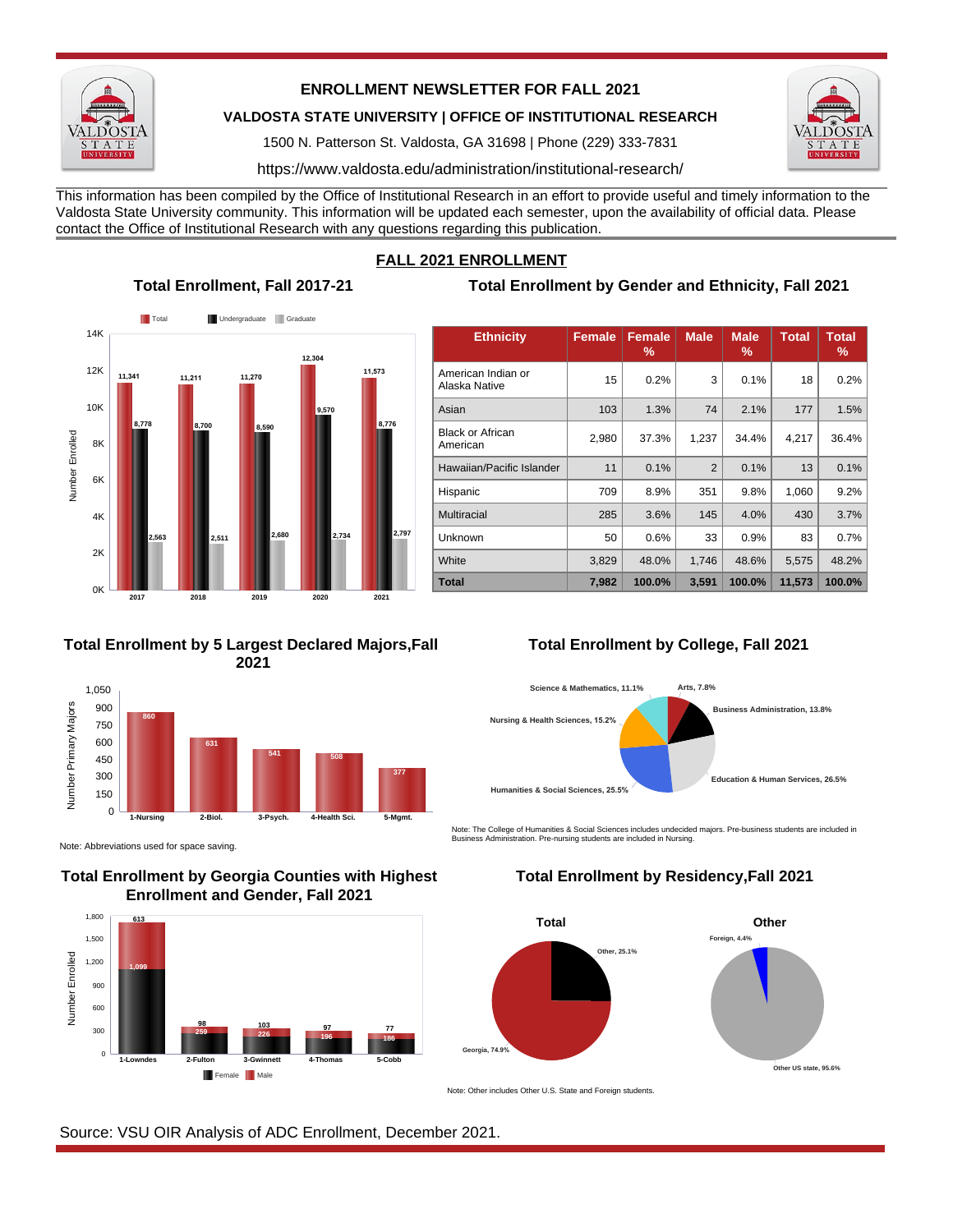



Note: The College of Humanities and Social Sciences includes undecided majors. Pre-business students are included in Business Administration. Pre-nursing students are included in Nursing.





**Undergraduate Enrollment, Fall 2017-21 Undergraduate Enrollment by Classification and Gender, Fall 2021**



\*Includes Joint Enrolled,Transient and Other. Abbreviations used for space saving.

### **Undergraduate Enrollment by College, Fall 2021 Undergraduate Enrollment by 5 Largest Declared Majors, Fall 2021**



Note: Abbreviations used for space saving.

### **Graduate Enrollment, Fall 2017-21 Graduate Enrollment by Classification and Gender, Fall 2021**



Note: Abbreviations used for space saving.

### **Graduate Enrollment by College, Fall 2021 Graduate Enrollment by 5 Largest Declared Majors, Fall 2021**



Note: Abbreviations used for space saving.

Source: VSU OIR Analysis of ADC Enrollment, December 2021.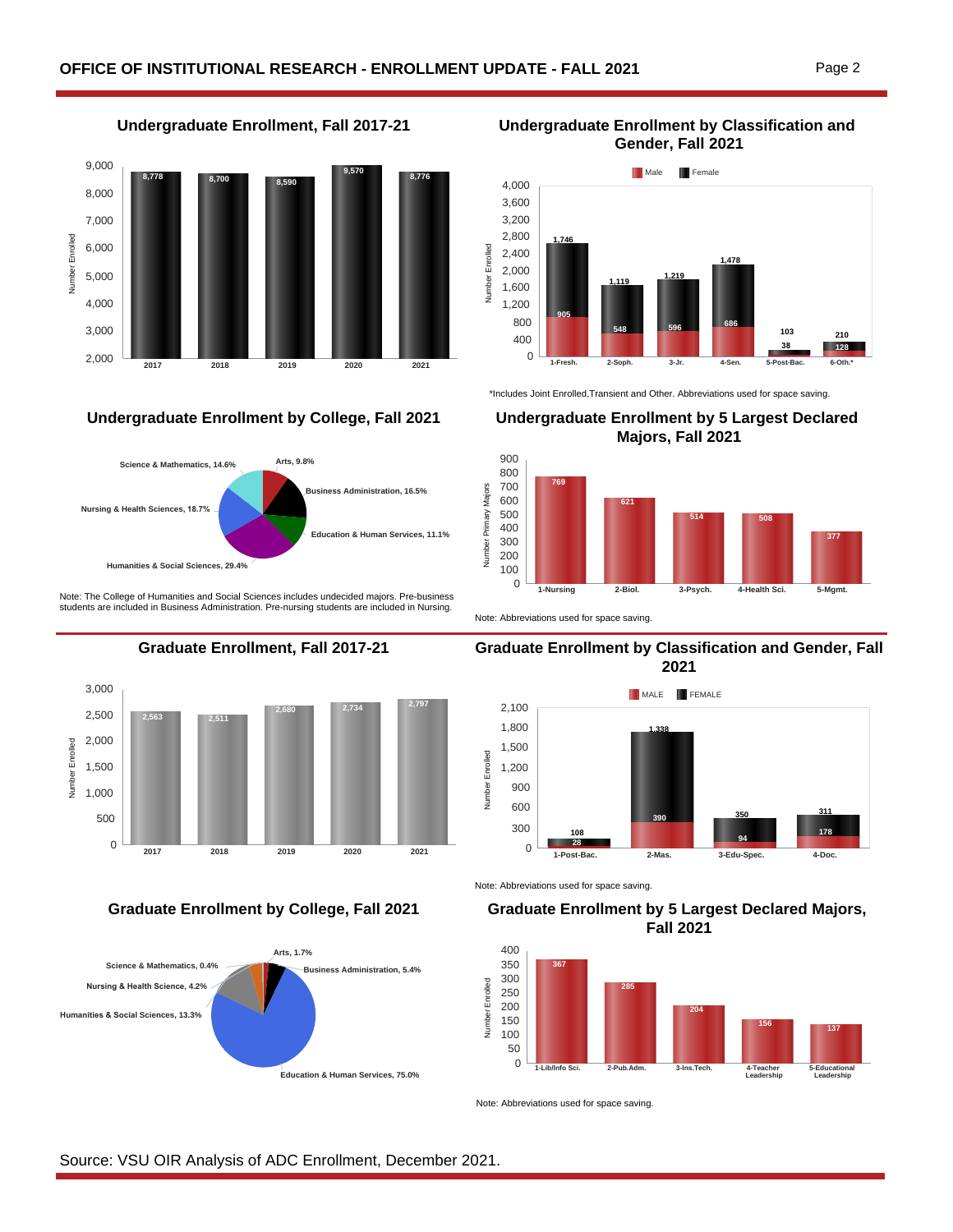# **Undergraduate Adult Learners by Classification and**

**Gender, Fall 2021 Undergraduate Adult Learners by College, Fall 2021**





\*Includes Joint Enrolled and Transient

## **Undergraduate Adult Learners by 5 Largest Declared Majors, Fall 2021**



### **Total Enrollment for Distance Learning, Fall 2021**



### **Undergraduate Enrollment for Distance Learning, Fall 2021**



### **Graduate Enrollment for Distance Learning, Fall 2021**



Source: VSU OIR Analysis of ADC Enrollment, December 2021.